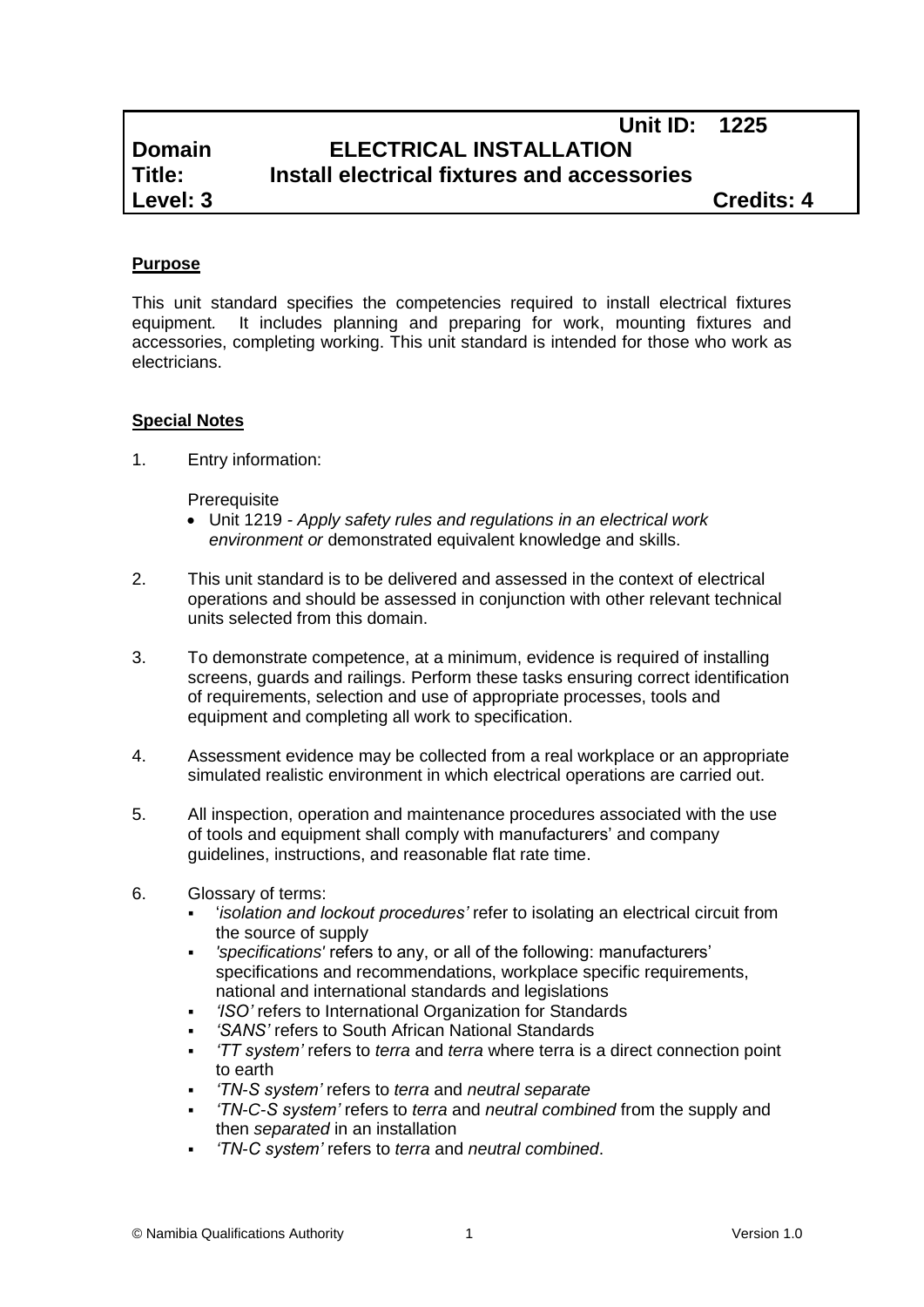- 7. Regulations and legislation relevant to this unit standard include the following:
	- Labour Act No. 11 of 2007
	- Petroleum Products and Energy Amendment Act No. 2 of 2005
	- National Energy Fund Act of 2000
	- Gas Act (Draft 2b)
	- Occupational Health and Safety Regulations No. 18, 1997 and all subsequent amendments
	- ISO 14001 (Environmental Management Standard)
	- Electricity Act No.4 of 2007
	- SANS 10142-1 and SANS 10142-2 electrical wiring code

and all subsequent amendments to any of the above.

### **Quality Assurance Requirements**

This unit standard and others within this subfield may be awarded by institutions which meet the accreditation requirements set by the Namibia Qualifications Authority and the Namibia Training Authority and which comply with the national assessment and moderation requirements. Details of specific accreditation requirements and the national assessment arrangements are available from the Namibia Qualifications Authority on [www.namqa.org](http://www.namqa.org/) and the Namibia Training Authority on [www.nta.com.na.](http://www.nta.com.na/)

# **Elements and Performance Criteria**

### **Element 1: Plan and prepare for work**

## **Performance Criteria**

- 1.1 Work instructions, including permit to work, job card, plans, specifications and operational details are obtained, confirmed and applied.
- 1.2 Safety requirements are followed in line with safety plans and policies.
- 1.3 Tools and equipment selected to carry out tasks is consistent with the requirements of the job, checked for serviceability and any faults rectified or reported prior to commencement.
- 1.4 Material requirements are identified and obtained in line with job card and/or specifications.
- 1.5 Materials are safely handled and located ready for use in line with workplace procedures.
- 1.6 Technical requirements for tools and equipment are sourced and implemented in line with workplace procedures.
- 1.7 Environmental protection requirements are identified and applied in line with environmental plans and legislative requirements.